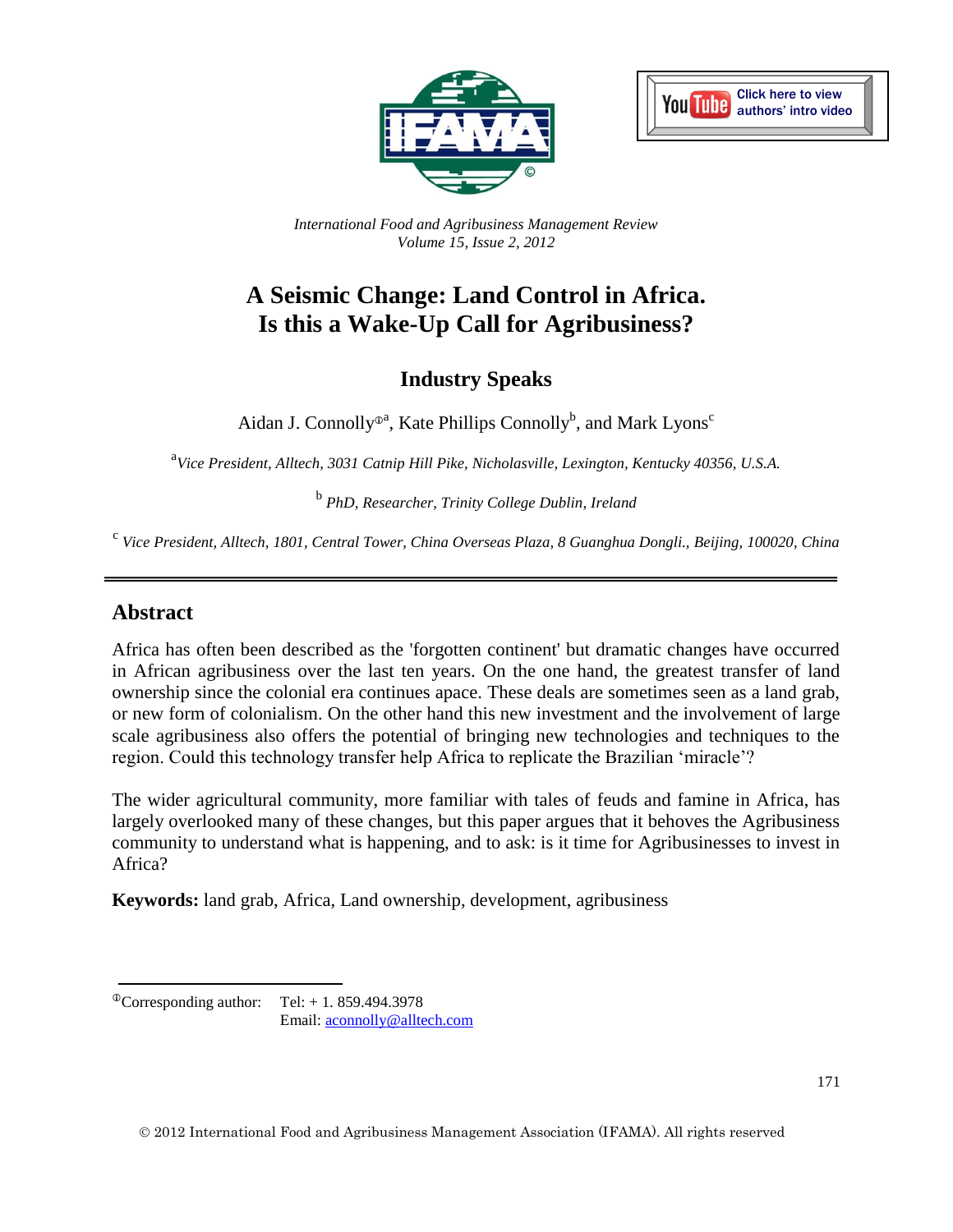

# **Introduction**

Over the past decade an unparalleled transfer of land ownership or control has occurred in Africa. Estimates range from about 60 million hectares (twice the size of the UK)  $1$  to over 230 million hectares (about the size of northwest Europe)<sup>2</sup> has changed hands. Despite conducting business in 128 countries, Alltech, has seen little discussion within Agribusiness about this seismic change and the implications for future food production on the African continent.

There are several possible scenarios of how this unparalleled land transfer will play out:

- First, the investment by Chinese, Middle Eastern, Indian organizations and South African investors could lead to the implementation of improved agribusiness technology, which will in turn result in a better standard of living in Africa as a whole, with sustainable jobs and sustainable prosperity;
- Alternatively, the same investment could result in no appreciable benefit to the locals, who will be removed from the land, and the jobs and wealth will be created primarily for outside investors;
- Third, the investment could result in a short term benefit for local people and governments but suffer from the 'tragedy of the commons', in which the unregulated resources of the country are expended, resulting in a deterioration in the environment and a long term drop in productivity;
- Or fourth, a combination of local government interference, bureaucracy, and corruption could prevent the new African agriculture model from reaching its full potential.

l <sup>1</sup> World Bank report: Rising Global Interest in Farmland  $(2011)$ [http://siteresources.worldbank.org/INTARD/Resources/ESW\\_Sept7\\_final\\_final.pdf](http://siteresources.worldbank.org/INTARD/Resources/ESW_Sept7_final_final.pdf)

 $2$  Oxfam report: Land and Power (2011) <http://www.oxfam.org/en/grow/policy/land-and-power>

2012 International Food and Agribusiness Management Association (IFAMA). All rights reserved. 172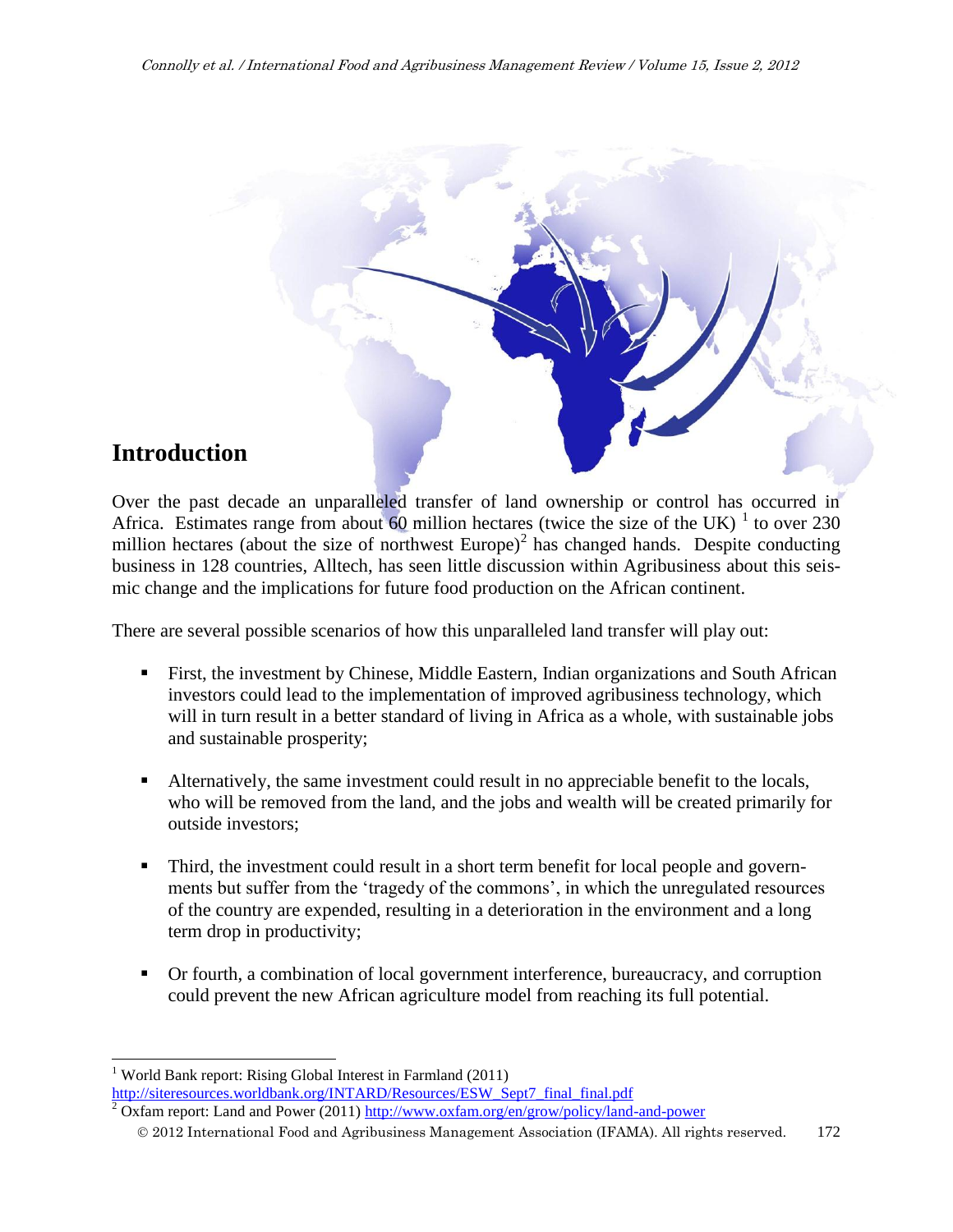The hope is that the agricultural development success experienced in Brazil can be replicated, to achieve the first scenario. It is clear that the changes are widespread, in more than 35 countries, and massive in scale. The broader Agribusiness sector should be aware of these changes, as they are likely to affect global markets.

### **The Once-Forgotten Continent**

Although sometimes seen as the 'forgotten continent', Africa has long been subject to outside interest in its natural resources. News organizations have questioned if this is 'a new land grab'. This time, in addition to minerals, agriculture is drawing foreign interest. Dramatic changes are occurring throughout Africa including South Sudan, Ethiopia, Madagascar, Tanzania, Congo, Kenya, Liberia and Senegal. This time, however, the leading investors are from Asia, particularly China, India and Korea.

Social unrest, political policies and corruption have made some of the developed productive lands in Africa difficult to farm, but countries such as Ethiopia and Sudan, are being re-examined for the potential of their land. These changes are being driven by a combination of a rapid increase in food prices, the need for Biofuels, and developments in agriculture, as well as a need for arable land. For example, Muhammad Abdur Razzaque. Minister of Food and Disaster Management for Bangladesh, has said that:

*"Whether from the public sector or the private sector, the government of Bangladesh is fully behind any attempts to seek out unused land beyond its borders,"* <sup>3</sup>

The abundance of land and (in some regions) water is allowing the production of valuable agricommodities. Indeed, Peter Brabeck-Letmathe, Chairman of Nestle suggests that a key element in the new wave of land transfers is actually as much of a 'water grab' as a land grab:

#### *"With the land comes the right to withdraw the water linked to it, in most countries essentially a freebie that increasingly could be the most valuable part of the deal*." <sup>4</sup>

These resources, combined with eager local governments, has seen the speed and the number of land deals soar. The Chinese have acquired land in Tanzania, while the Koreans attempted to acquire 1.3m hectares in Madagascar. One of the richest companies in Saudi Arabia has purchased land in Ethiopia. The Indians have purchased land in many different countries and the European Swiss company has started producing biofuels in the Congo. Other examples are listed in here.

 $\overline{a}$ 

<sup>&</sup>lt;sup>3</sup> Guardian newspaper, 17 November 2011 http://www.guardian.co.uk/global-development/2011/nov/17/bangladeshshopping-for-land-abroad

<sup>&</sup>lt;sup>4</sup> Foreign Policy, April 15. 2009, The Next Big Thing: H2O; Peter Brabeck-Letmathe http://www.foreignpolicy.com/articles/2009/04/15/the next big thing h20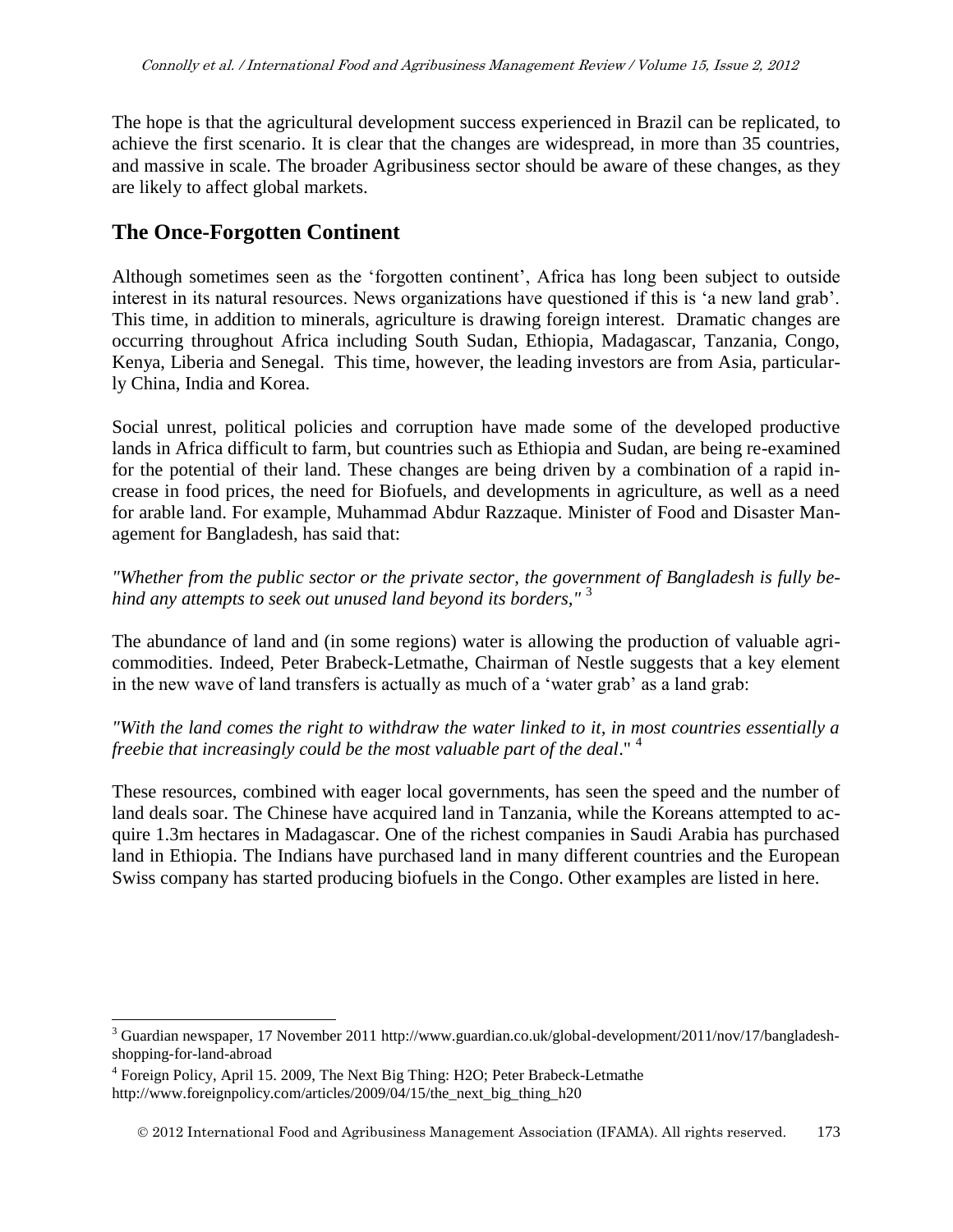- **Ethiopia**: 815 foreign-financed agricultural projects approved between 2007 to 2010 (Guardian)
- **Ethiopia:** a new 150,000 ha livestock farm (FAO, 2009)
- **Ethiopia:** 300,000 hectares to the Indian company, Karuturi<sup>5</sup>
- **Democratic Republic of Congo**: 2.8m hectares of palm oil for biofuels for China.
- **Gabon**: Olam (Singapore) acquired 300,000 ha to produce Palm oil. **Ethiopia, Kenya, Madagascar, Senegal and Mozambique:** 80 Indian companies have invested around \$2.4 billion in buying or leasing huge plantations in these countries
- **Madagascar**: Korea's Daewoo company attempted to lease 1.3 million hectares
- **Liberia:** A Malaysian conglomerate in 2009 signed a 63 year lease for 230,000 ha.to grow palm oil & rubber
- **Liberia**: An Indonesian producer signed a 2010 agreement to develop 220,000 ha. to produce palm oil.
- **Madagascar:** has 452,000ha Biofuel project (FAO, 2009)
- **Mali**: 544,500 ha. (Oakland Institute, 2010)
- **South Sudan** A former commodities trader leased 800,000 ha near Darfur
- **North Sudan** South Korean companies have bought 700,000 ha. for wheat
- **South Sudan** United Arab Emirates acquired 750,000 ha. .
- **South Sudan** between 2004 and 2009 Saudi Arabia leased 376,000 ha. to grow wheat & rice

#### **Figure 1.** Examples of Recent Land Transfers

All of this is part of an unparalleled transfer of land ownership. Skeptics have viewed this as a new form of colonialism. These charges have been denied in some places, such as Ethiopia, which see potential for greater food security. Berhanu Kebede, Ethiopia's Ambassador to the UK, says that

*"The phrase "land grab" implies that wealthy foreign investors are misappropriating land and that Ethiopia has no control over the process. In fact, Ethiopia chooses to allocate land to investors depending on best use….In view of rising world food prices, Ethiopia has embarked on sound economic, social and ecological measures, which enable efficient and effective use of all our resources."*

While agreeing that *"If all governments capably represented the interests of their citizens, these cash-for-cropland deals might improve prosperity and food security for both sides,"*<sup>7</sup> many rep-

<sup>&</sup>lt;sup>5</sup> <http://www.channel4.com/news/africa-succumbs-to-colonial-style-land-grab>

<sup>&</sup>lt;sup>6</sup>[http://www.guardian.co.uk/global-development/poverty-matters/2011/apr/04/ethiopia-land-deals-food-self](http://www.guardian.co.uk/global-development/poverty-matters/2011/apr/04/ethiopia-land-deals-food-self-sufficiency)[sufficiency](http://www.guardian.co.uk/global-development/poverty-matters/2011/apr/04/ethiopia-land-deals-food-self-sufficiency)

<sup>7</sup> <http://www.reuters.com/article/2011/07/26/us-investment-land-idUSTRE76P77P20110726>

2012 International Food and Agribusiness Management Association (IFAMA). All rights reserved. 174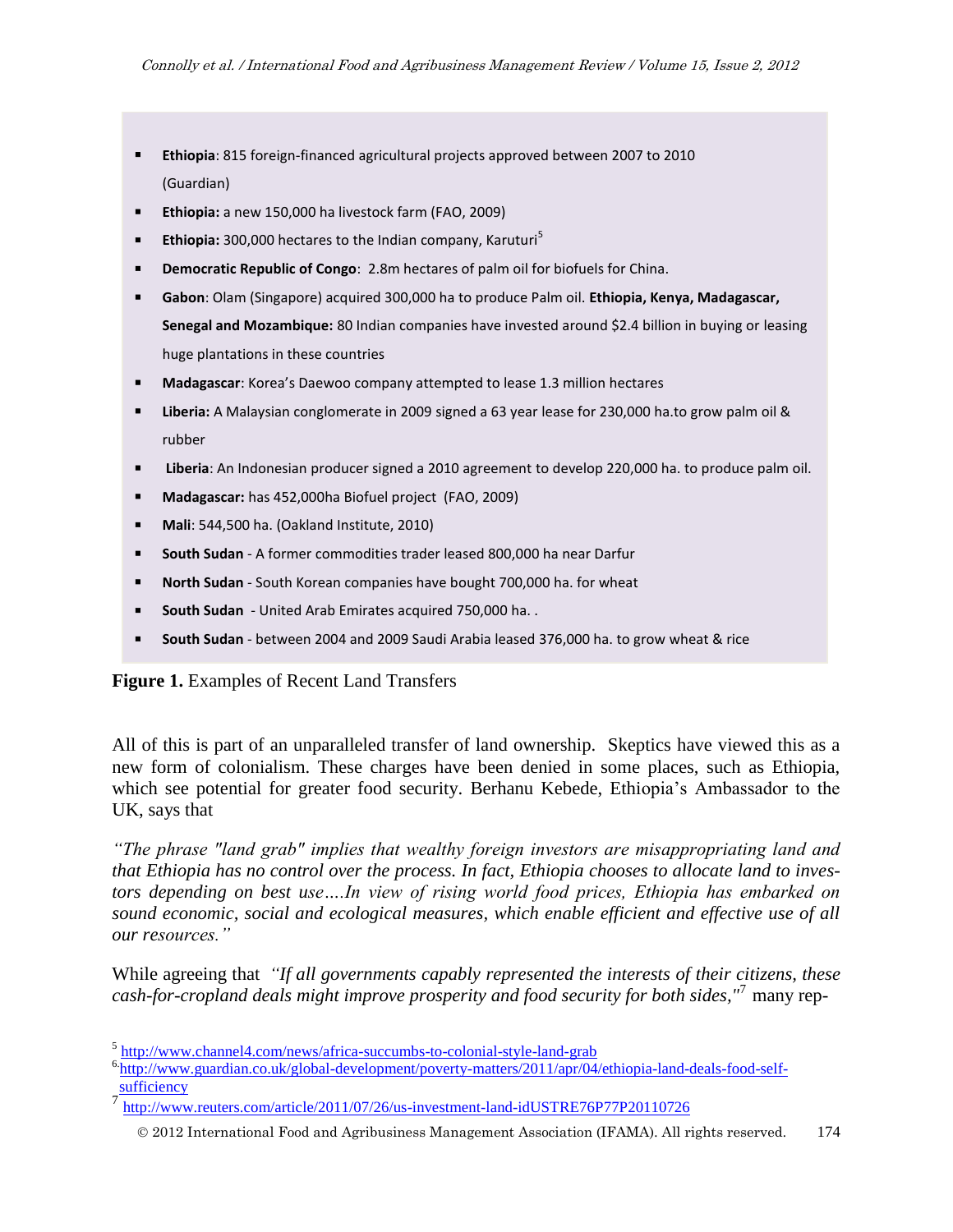resentatives of African citizens and non-governmental organizations (NGOs) such as Oxfam, Worldwatch have raised concerns as to the intentions of these companies; the impact of removing indigenous people from their land holdings (which they are often farming at a subsistence level) with no alternative jobs or resources provided; the equity of the deals being struck, and the authority of some of the people making the deals. Some question the shift in focus by the World Bank towards development of large-scale agribusiness through encouragement of foreign direct investment rather thank support of small indigenous farmer.<sup>8</sup> The World Bank counters that encouraging governments to regularize land tenure systems helps everybody, including those whose rights have not been formalized, and encourages investment in the land whether by smallholder or large investor.<sup>9</sup>

Either way, when large scale farming operations first come to a region social disruption is inevitable, and the outcomes difficult to predict. Availability and pricing of both labor and the resulting agricultural products are certain to change. Opportunities for entrepreneurs, either as part of a supply chain, or in ancillary goods and services are also likely. The response of the community may also come into play, whether through cooperation or resistance. There are few modern examples of an abrupt transformation of agriculture from small scale farming into large operations, but the experiences of Brazil and India offer some lessons.

## **The 'Miracle of the Cerrados'**

Brazil's success at converting previously unusable land into some of the most productive in the world has undoubtedly shaped investor thinking. Modern farming practices have dramatically improved the agricultural outcomes through modern genetics, (including those adapted to the tropics and sub tropics for animals and plants), improved irrigation programs that minimize the waste of water, and technological tools.

As a result, over the last decade the value of Brazil's crops more than quadrupled, from \$23bn to \$108bn. Less than 30 years ago Brazil was a food importer; now it is the largest exporter of beef, poultry, sugar cane and ethanol and the second largest of exporter of soy (after the US).

The soil of the *cerrado*, where this 'miracle' has taken place, was thought to be too poor for agriculture. Rather than a 'miracle' this success is the result of long-term investment in improving quality; developing new species of plants such as tropical grasses (from Africa) and soybeans, the application of technology from SAP to radio transmitters for weather monitoring, the development of new farming techniques that are better suited to the region, and a return to the oldest farming technique of all: integrated crops and crop rotation.<sup>10</sup> The solutions were developed specifically for the challenges of the *cerrado*, and history has already shown that Africa will require its own solutions, but there are certainly lessons to be shared.

Lessons from India may also be applicable to Africa, particularly those tailored for the millions of small farmers upon which both Indian and African agriculture are currently built. India is

<sup>8&</sup>lt;br><http://www.globalresearch.ca/index.php?context=va&aid=26608>

<sup>&</sup>lt;sup>9</sup> <http://www.emergingmarkets.org/Article/2905600/World-Bank-rebuffs-land-grabbing-claims.html>

<sup>&</sup>lt;sup>10</sup><http://www.economist.com/node/16886442>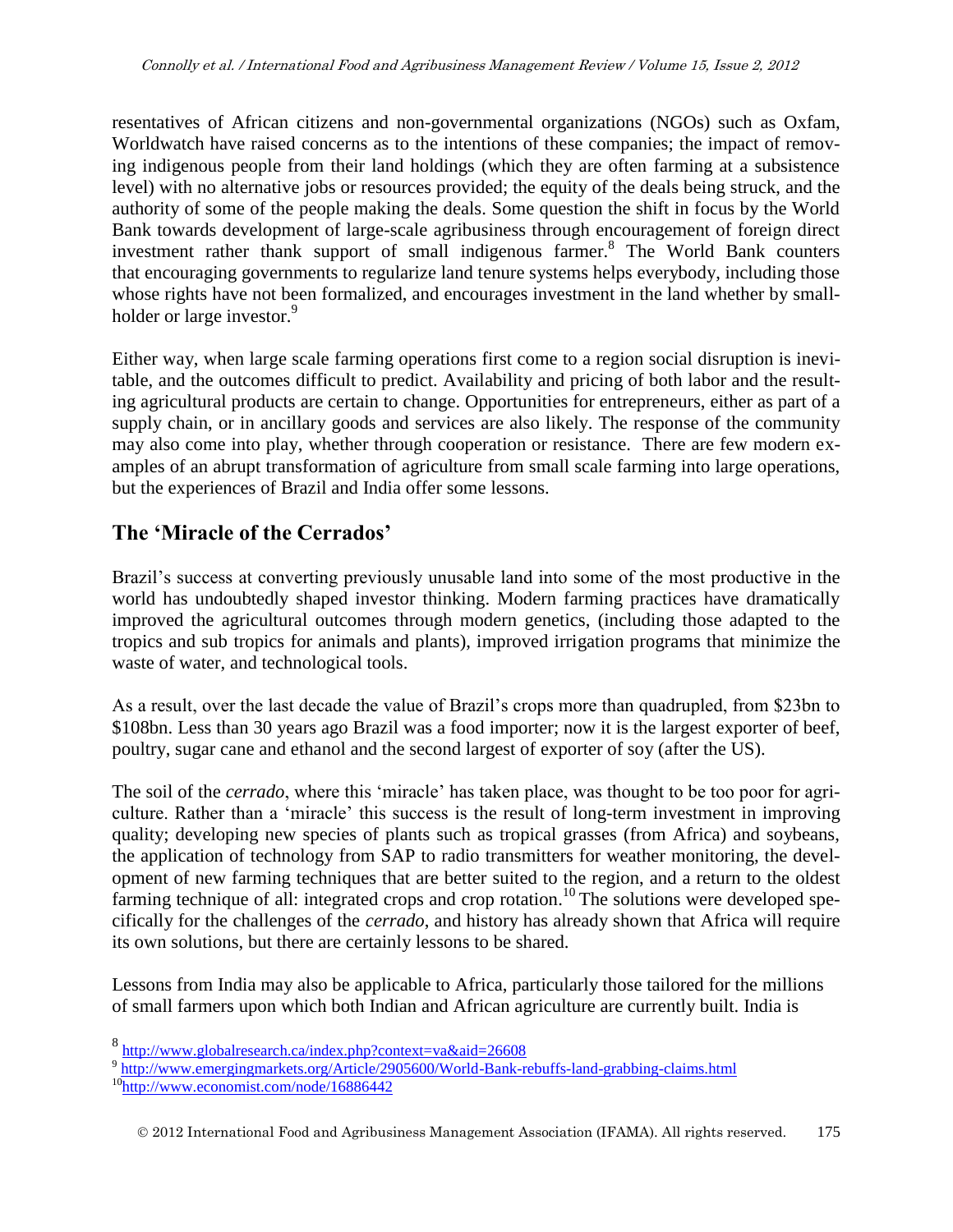using techniques from consumer marketing and mobile technology to help its farmers. Drawing on Hindustan Unilever's success with very small packets of products for poor consumers, some companies are developing small packets of fertilizer, herbicides and pesticides for farmers with less than a hectare of land, along with training in techniques such as micro-dosing.<sup>11</sup> To reflect the substantial differences between farming areas, as well as poorly educated farmers, mobile phones are used to deliver advice and information to supplement the local extension services.<sup>12</sup> Biotechnology tools are also being brought into play, both for efficiency and to develop sustainable farming practices. $13$ 

Together, these approaches offer the potential to achieve productivity never seen before in Africa. Without this modern technology, the gap between the yields being achieved in the western world and those in Africa will continue to grow. International capital and technology, alongside the resources of land available in Africa may be bridge that gap.

If that gap can indeed be bridged, the potential for Agribusiness is enormous, yet from the feed industry perspective, and meat production in general, the story of Africa has largely been overlooked. The director of an Indian company currently developing 300,000 ha in Ethiopia notes that:

*"My business is the third wave of outsourcing. Everyone is investing in China for manufacturing; everyone is investing in India for services. Everybody needs to invest in Africa for food."* 

So far, very few of the international feed companies or ingredient companies have a presence in Africa.<sup>14</sup>

With this in mind, the questions posed earlier can be rephrased:

- 1. Will the investment by Chinese, Middle Eastern and Indian organizations lead to a better standard of living in Africa as a whole and with this a commensurate desire to consume more protein?
- 2. Will the investments in Africa and in particular South Africans result in sustainable jobs and sustainable prosperity?
- 3. Will the development of agribusiness in Africa avoid the 'tragedy of the commons', i.e., will the resources of the country be so unregulated that they are expended, resulting in a deterioration in the environment and potential for a long-term drop in productivity?
- 4. Is it possible that the agricultural development success experienced in Brazil can be repeated? In the case of Brazil, consumption of meat doubled in a ten year period. Can the same story be replicated in an African context?
- 5. Will the inevitable interferences of government and bureaucracy prevent the African agriculture model from reaching its full potential?
- 6. And perhaps the most relevant question for the feed industry: what role will the industry play in the new order?